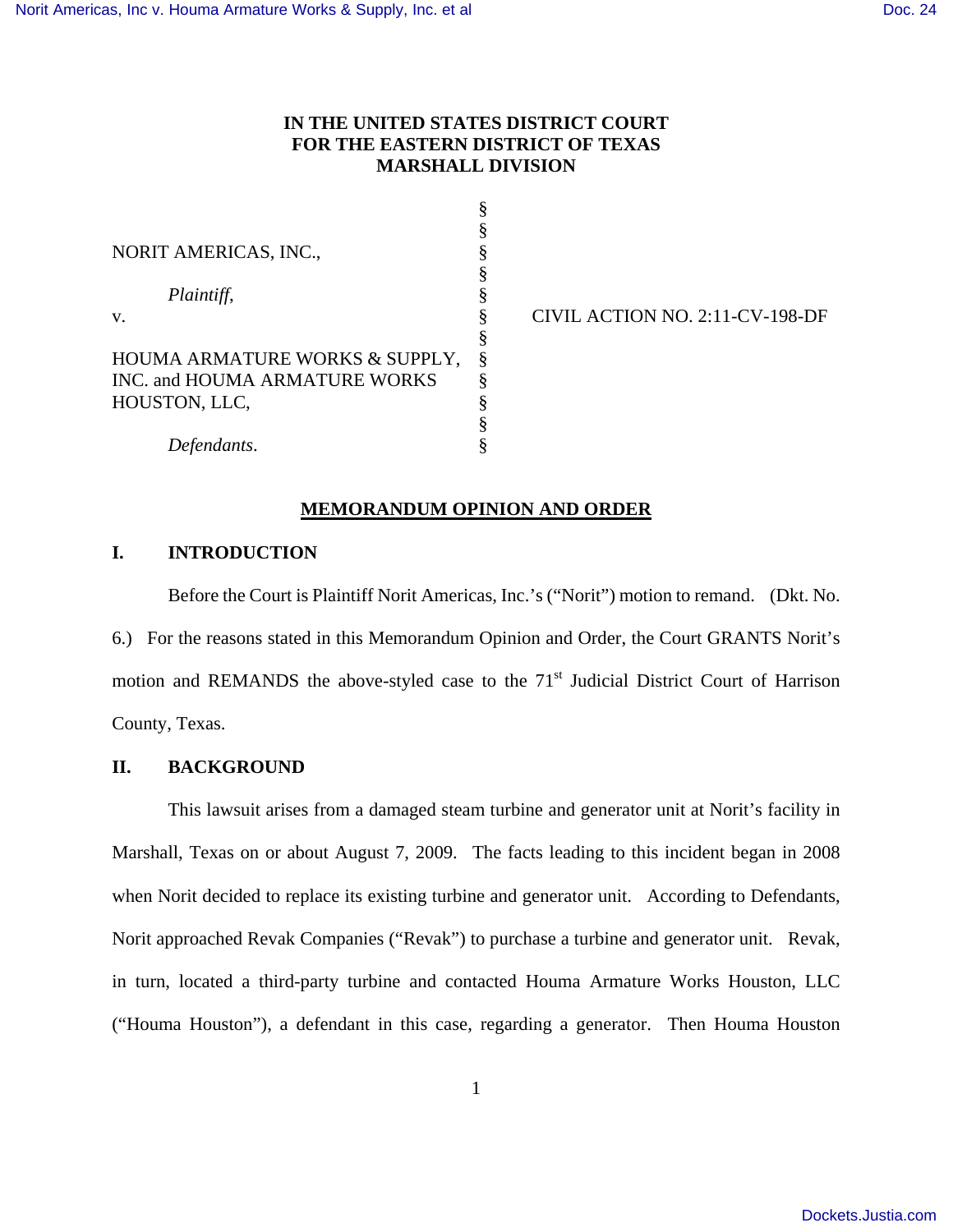contacted its related company, Houma Armature Works & Supply, Inc. ("Houma"), who is also a defendant in this case and is based in Louisiana. Defendants claim that Houma handled the efforts to provide the generator after that point. Although Defendants have certainly downplayed the involvement of Houma Houston in the context of this motion, Defendants admit that Houma Houston was involved in the sales process and that the sales documents reflect that the generator was sold by Houma Houston to Revak. Defendants state, however, that this reflection in the sales documents was merely to protect the commission for the Houma Houston employee involved. In any event, it is undisputed that the steam turbine and generator unit that was provided to Norit failed on or about August 7, 2009.

 Due to the failure of the unit, Norit filed this subject lawsuit against Houma Houston and Houma in the 71<sup>st</sup> Judicial District Court of Harrison County, Texas. Against both defendants, Norit asserted tort claims sounding in negligence and strict liability, and Norit also asserted contract claims based on breach of express warranty, breach of the implied warranty of merchantability, and breach of the implied warranty of fitness for a particular purpose.

 Because this is a motion to remand, the residence of each party is important for jurisdictional considerations. The parties agree that Norit and Houma Houston are Texas residents for jurisdiction purposes and that Houma is not a Texas resident. Thus, if Plaintiff Norit and Defendants Houma Houston and Houma are all proper parties to this lawsuit, it is undisputed that this lawsuit could not have been properly brought in federal court under diversity jurisdiction because there is not complete diversity between the parties. It is Defendants' view, however, that Houma Houston is an improperly joined party and was merely joined in this lawsuit by Plaintiff Norit to defeat diversity jurisdiction. As a result, claiming improper joinder, Defendants removed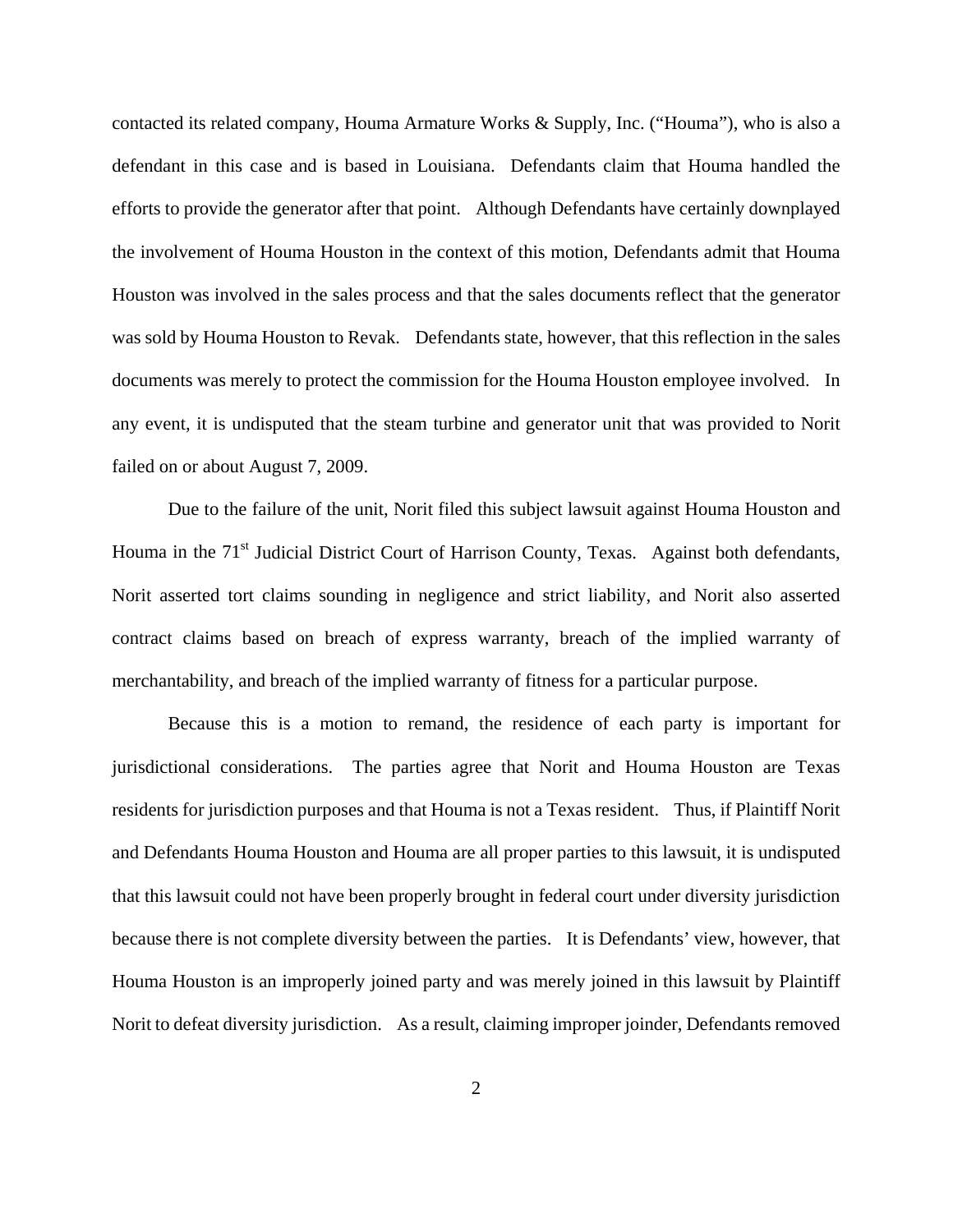this case from the 71<sup>st</sup> Judicial District Court of Harrison County, Texas to this Court. After Defendants removed the case, Norit filed the motion to remand that is the subject of the Memorandum Opinion and Order.

### **III. LEGAL STANDARD**

 The federal removal statute, 28 U.S.C. § 1441(a), allows removal of "any civil action brought in a State court of which the district courts of the United States have original jurisdiction." Subsection (b) provides that federal question civil actions are removable without regard to the citizenship of the parties, but all other civil actions, such as those founded on diversity jurisdiction, are removable "only if none of the parties in interest *properly* joined and served as defendants is a citizen of the State in which such action is brought." 28 U.S.C. § 1441(b) (emphasis added); *see also Smallwood v. Ill. Cent. R.R. Co.*, 385 F.3d 568, 572 (5th Cir. 2004) (en banc). At issue in this case is whether one defendant was "properly" joined.

 The issue of "improper joinder rests on these statutory underpinnings, which entitle a defendant to remove to a federal forum unless an in-state defendant has been 'properly joined.'" *Smallwood*, 385 F.3d at 573. There are "two ways to establish improper joinder: (1) actual fraud in the pleading of jurisdictional facts, or (2) inability of the plaintiff to establish a cause of action against the non-diverse party in state court." *Id.* (internal quotes and cites omitted). Only the second way is before this Court, and "that test for [improper] joinder is whether the defendant has demonstrated that there is no possibility of recovery by the plaintiff against an in-state defendant, which stated differently means that there is no reasonable basis for the district court to predict that the plaintiff might be able to recover against an in-state defendant." *Id*.

To determine whether a plaintiff has a reasonable basis of recovery under state law, a court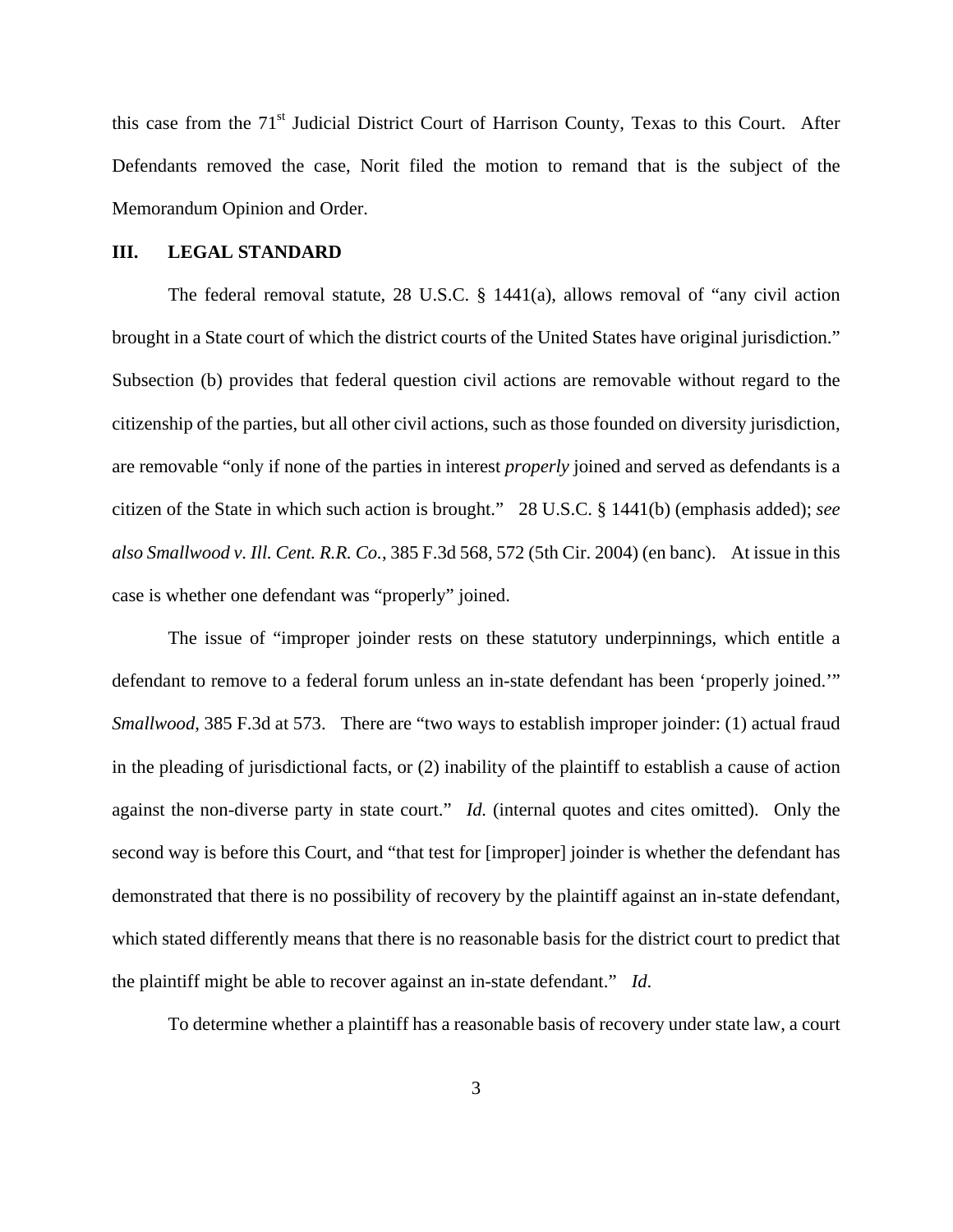may resolve the issue in one of two ways. *Id.* One way is where the court conducts "a Rule 12(b)(6)-type analysis, looking initially at the allegations of the complaint to determine whether the complaint states a claim under state law against the in-state defendant." *Id.* If a plaintiff can survive this type of challenge, then ordinarily there is no improper joinder. *Id.* There may be some cases, however, where a plaintiff has stated a claim, but has misstated or omitted discrete facts that would determine the propriety of joinder. *Id.* In these type cases, the second way to resolve the improper joinder issue is for the court to pierce the pleadings and conduct a summary inquiry. *Id.* The Fifth Circuit has cautioned, however, "that a summary inquiry is appropriate only to identify the presence of discrete and undisputed facts that would preclude plaintiff's recovery against the in-state defendant." *Id.* at 573-74. Types of inquiries such as these include, "[f]or example, the in-state doctor defendant did not treat the plaintiff patient, the in-state pharmacist defendant did not fill a prescription for the plaintiff patient, or any other fact that easily can be disproved if not true." *Id.* at 574 n.12.

With respect to the burden, "[t]he party seeking removal bears a heavy burden of proving that the joinder of the in-state party was improper." *Id.* at 574. "To determine the validity of an improper joinder claim, we 'must evaluate all of the factual allegations in the light most favorable to the plaintiff, resolving all contested issues of substantive fact in favor of the plaintiff.'" *Guillory v. PPG Industries, Inc.*, 434 F.3d 303, 308 (5th Cir. 2005) (citations omitted).

#### **IV. DISCUSSION**

 The Court holds that Defendants have not met their burden of proving that the joinder of the in-state party in this case, Houma Houston, was improper. There is a reasonable basis to believe that Norit may be able to recover against Houma Houston for at least Norit's negligence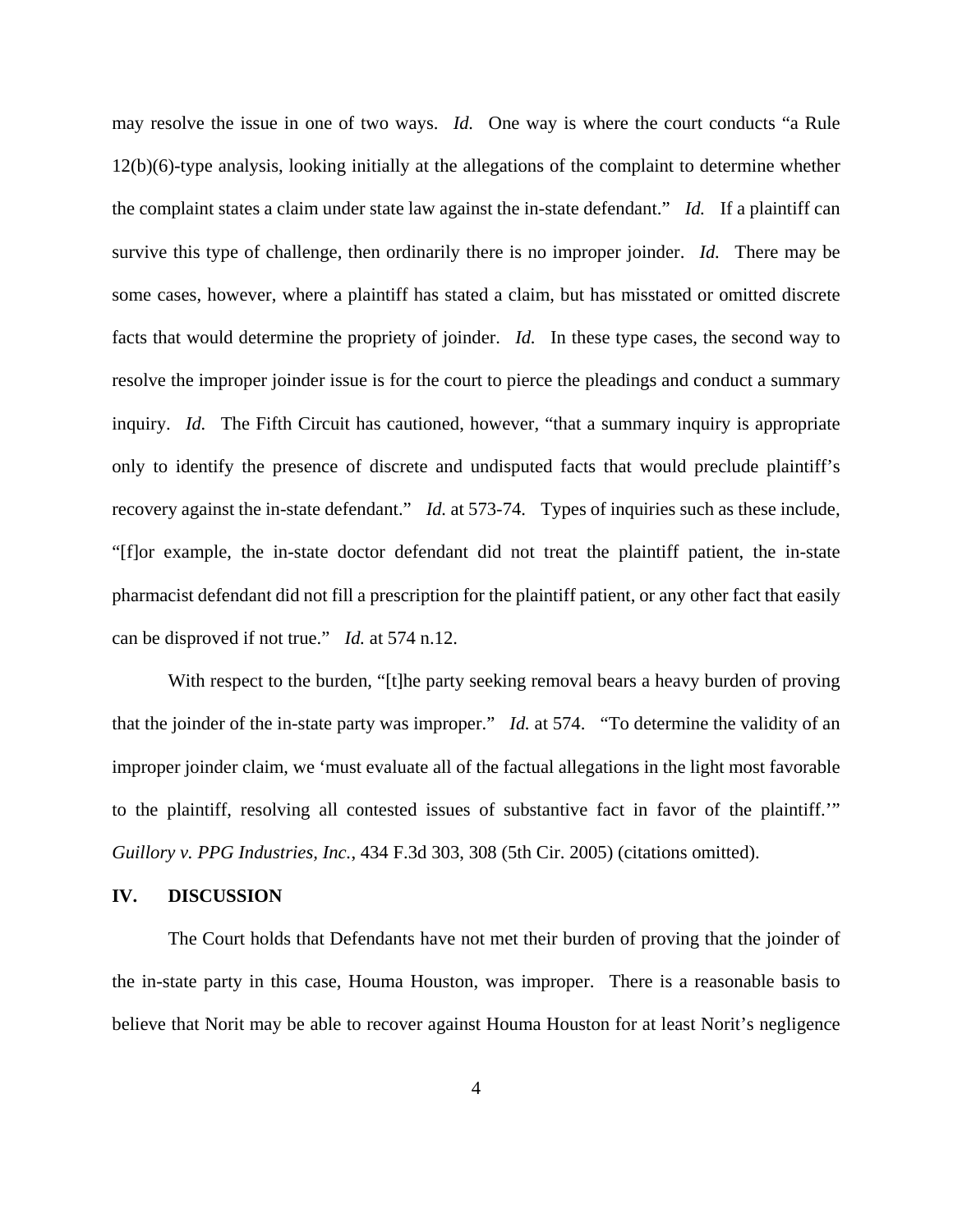claim. Accordingly, as further described below, the Court GRANTS Norit's motion to remand.

 With respect to Norit's negligence claim against Houma Houston, the parties' positions are clear. Defendants point out that under Texas law, if only the allegedly defective product is damaged as a result of the failure, there is no negligence recovery. *See Equistar Chem., L.P. v. Dresser-Rand Co.*, 240 S.W.3d 864, 867 (Tex. 2007) ("The economic loss rule applies when losses from an occurrence arise from failure of a product and the damage or loss is limited to the product itself."). Defendants state that Norit is only seeking recovery with respect to losses to the generator, so Norit cannot proceed under negligence. Norit replies that it can recover under negligence because it is not seeking only recovery of losses to the generator but also to the gear case and turbine to which the generator was connected. *See id.* ("The rule does not preclude tort recovery if a defective product causes physical harm to the ultimate user or consumer or other property of the user or consumer in addition to causing damage to the product itself."). According to Norit, these additional damages are worth approximately \$130,000.00. In support of these assertions by Norit, Norit attached accounting spreadsheets and purchase orders. In Defendants' sur-reply, Defendants argue that it is not a supportable contention that a claimed malfunction of the generator caused the turbine and/or gearbox failure. Rather, Defendants state that "if there was any damage to the turbine and/or gearbox, it resulted from the overspeed of the turbine caused by plaintiff's negligence, which in turn damaged the generator." (Dkt. No. 10, at 1.)

 It is clear that Defendants are not arguing that, on the face of the complaint, Norit has not stated a cause of action (i.e., using a Rule 12(b)(6)-type analysis as discussed above). Rather, Defendants are asking the Court to resolve the improper joinder issue by piercing the pleadings and conducting a summary inquiry, which, as discussed above, is the second method a court can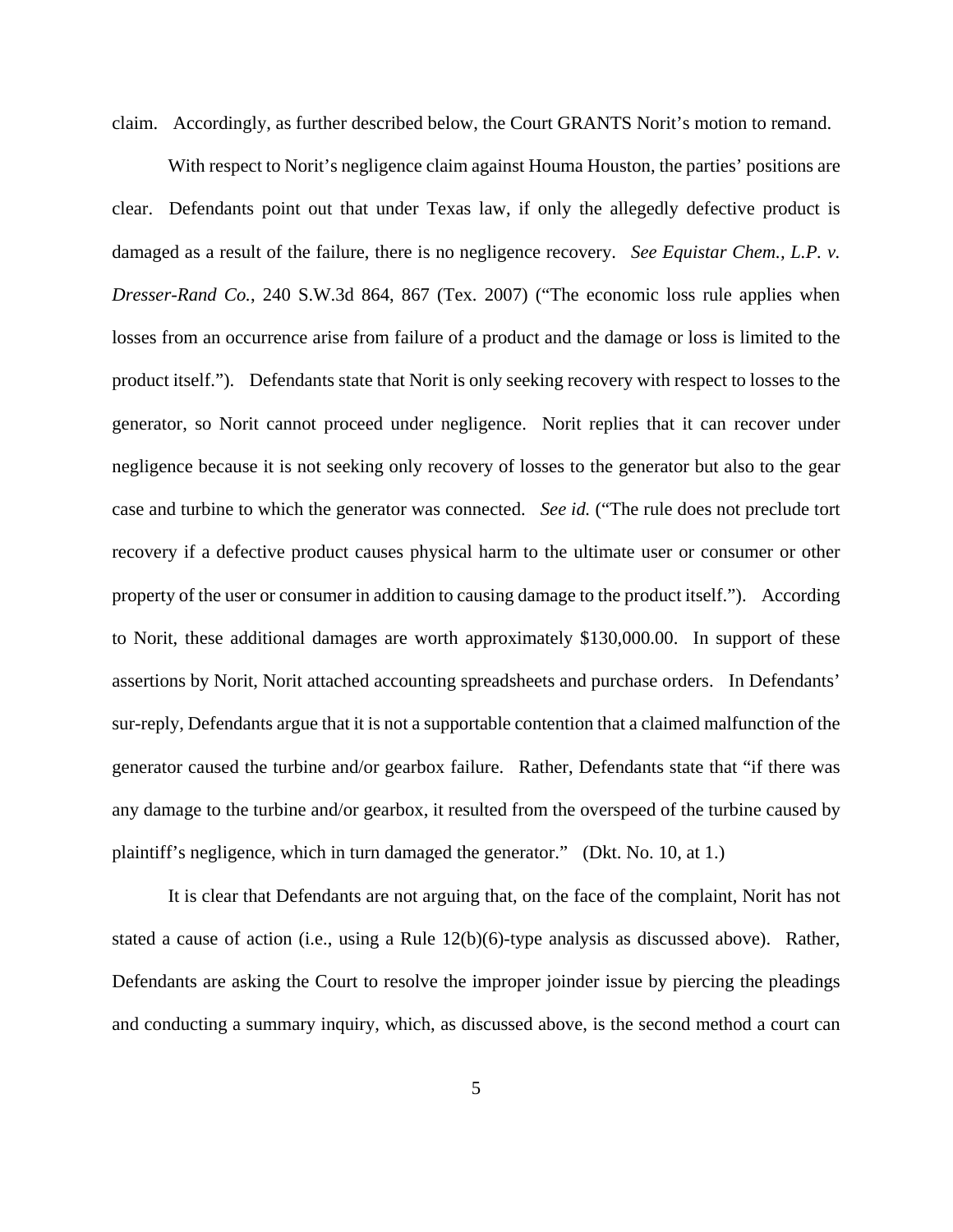resolve an improper joinder issue. As indicated above, to find in Defendants favor when conducting a summary inquiry, the Court must be able to identify the presence of discrete or undisputed facts that would preclude Norit's recovery against Houma Houston in this case.

In the context of the parties' dispute regarding the negligence claim, the dispositive issue for removal is whether Norit can show that more than merely the generator was damaged as a result of the generator's failure. For the Court to determine this issue, it would have to probe deep into the merits of this case. The Court would at least have to determine whether it was possible for the generator to have failed due to Defendants' negligence and whether it was possible for that failure to have also damaged the turbine and gear case. These are highly disputed fact issues. Further, in order to determine whether the generator failure could have also damaged the turbine and gear case, the Court would likely need to hear expert testimony on the issue. Such an analysis would take this Court well beyond an analysis of removal jurisdiction and into a resolution of the merits, which is improper. *See Smallwood*, 385 F.3d at 574 ("Attempting to proceed beyond this summary process carries a heavy risk of moving the court beyond jurisdiction and into a resolution on the merits, as distinguished from an analysis of the court's diversity jurisdiction by a simple and quick exposure of the chances of the claim against the in-state defendant alleged to be improperly joined."). Defendants have not shown discrete or undisputed facts that would preclude Norit's recovery against Houma Houston under a negligence theory. As a result, Defendants cannot prevail in their improper joinder claim.

 Therefore, the Court holds that there is a reasonable basis to believe that Norit may be able to recover against Houma Houston for at least Norit's negligence claim. Although there are other claims by Norit against Houma Houston, the Court need not address those. Rather, one claim